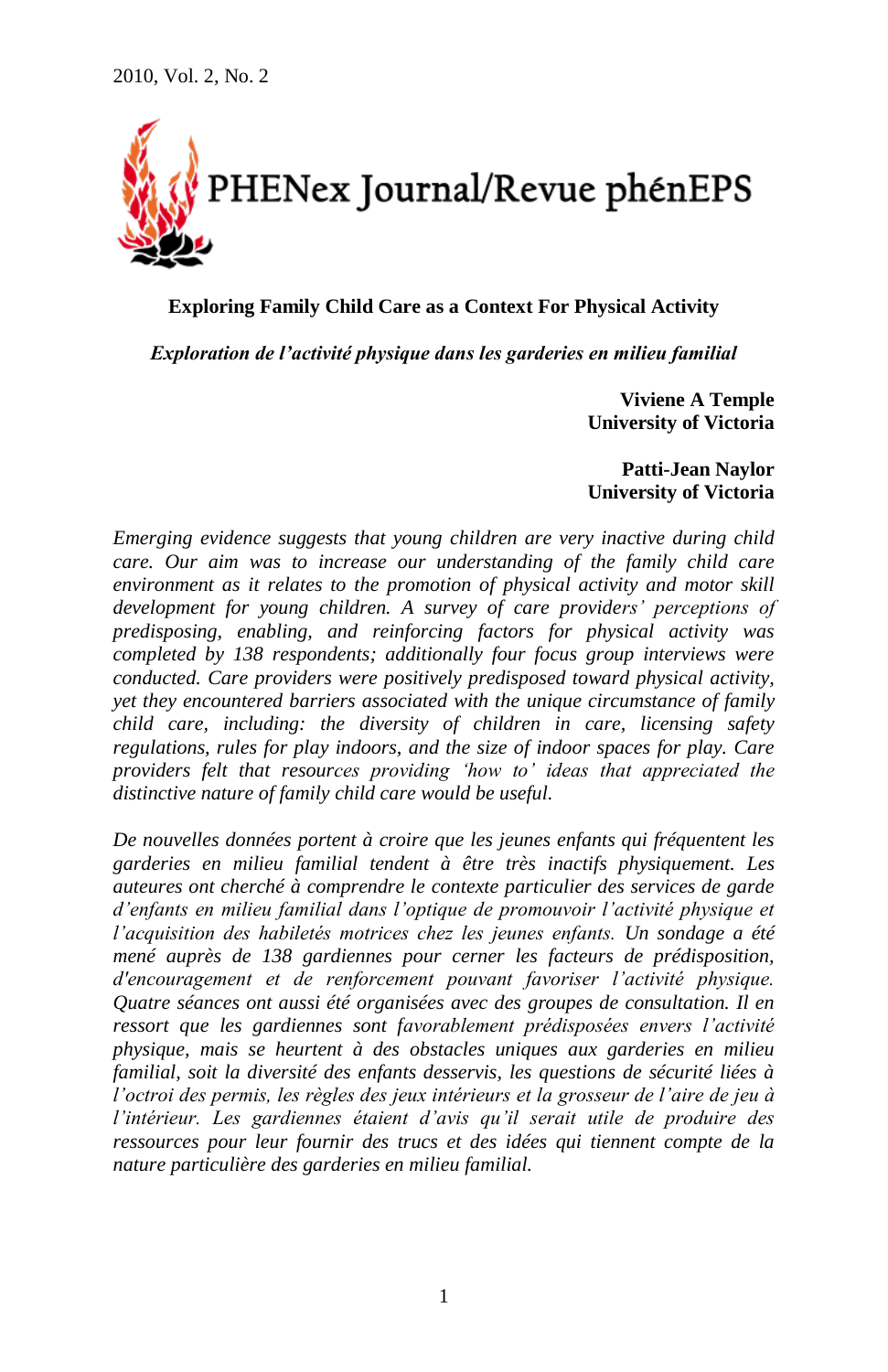#### **Introduction**

The 2010 Active Healthy Kids Canada Report Card on Physical Activity for Children and Youth (Active Healthy Kids Canada, 2010) is a call to action for early childhood policy makers, administrators, educators and assistants; health care professionals; recreation leaders; and parents. Rising levels of screen time and obesity among the very young, combined with concerns about physical inactivity and the lack of investment in early childhood has put the early years at the forefront of the 2010 report. A growing body of evidence from Canada and abroad suggests that young children are very inactive during preschool and child care (Brown et al., 2009; Pate, McIver, Dowda, Brown, & Addy, 2008; Pfeiffer, Dowda, McIver, & Pate, 2009; Temple, Naylor, Rhodes, & Wharf Higgins, 2009; Williams et al., 2008) and that opportunities for motor skill development may not be optimal (O'Connor & Temple, 2005; Taggart & Keegan, 1997; Temple & O'Connor, 2004; Trost, Messner, Fitzgerald, & Roths, 2009). The available evidence also demonstrates that the policies and practices of child care centres and preschools strongly influence children"s opportunities for physical activity (Bower et al., 2008; Finn, Johannsen, & Specker, 2002; Pate, Pfeiffer, Trost, Ziegler, & Dowda, 2004). Pate and colleagues found that among nine preschools, the preschool attended by the child accounted for 43% of the variability in physical activity.

Given the strength of the relationship between child care centres and physical activity levels, some attempts have been made to understand how child care environments and policies influence physical activity. Recently, Bower et al. (2008) found that the children in centres more supportive of physical activity engaged in higher levels of moderate-vigorous physical activity and spent less time in sedentary behaviour than less supportive centres. The strongest correlate of physical activity and negative correlate of sedentary behaviour was Active Opportunities; which included: occasions of structured physical activity, occasions of outdoor play, and total minutes of opportunities provided. Additionally, the provision of portable play equipment (e.g. balls, hula hoops, and riding toys) and a lack of fixed play equipment were significant predictors of participation. These findings are supported by other studies that report that provision of portable play equipment (i.e. objects and balls) and access to open space (outdoor activity) are associated with physical activity among preschoolers (Brown et al., 2009; Hannon & Brown, 2008). Interestingly, Brown and colleagues found that teacher arranged physical activities indoors (e.g. dancing) were uncommon, but when implemented were associated with relatively high levels of physical activity.

Family child care occurs in a home setting where typically one adult cares for seven or less children (age range 0 to 12 years) at one time. In Canada, approximately 56% of children under age 6, and 51% of those aged 6 to 11 who received non-relative out-of-home care are in a family child care home (Doherty, Lero, Goelman, Tougas, & LaGrange, 2000). This form of child care has been associated with varied provision of physical activity opportunities connected with differences in: adequacy of space for play (O'Connor & Temple, 2005; Temple & O'Connor, 2004; Trost et al., 2009), lack of training (Trost et al.), time spent watching TV and videos (Trost et al.), lack of outdoors time and restrictive rules for play (O'Connor & Temple; Temple & O'Connor), and care providers'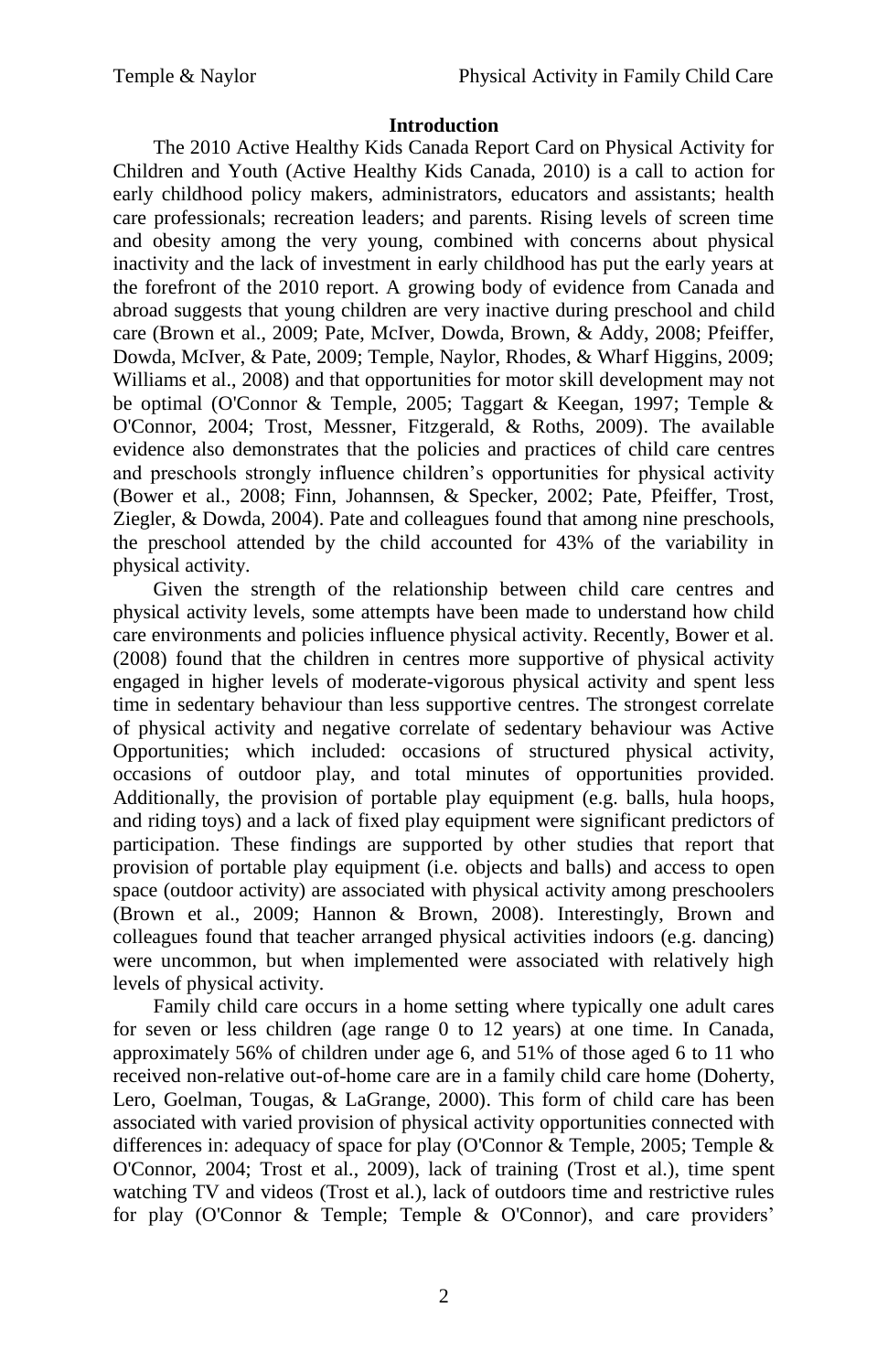attitudes toward physical activity (O'Connor & Temple; Temple & O'Connor; Trost et al.).

International studies suggest that opportunities for physical activity in family child care may not be optimal (O'Connor & Temple, 2005; Temple & O'Connor, 2004; Trost et al., 2009) and preliminary Canadian data are consistent with these findings (Temple et al., 2009). Using motion sensors (accelerometers) that continuously measured physical activity, Temple and colleagues found that children in family child care spent only 1.8 minutes per hour (or 14 minutes across a typical child care day) in moderate-to-vigorous physical activity; and that sedentary behaviour was high. These findings support Canadian parents" perceptions that group day care centres offer higher quality, more structured, and routine physical activity experiences than home day care settings (Irwin, He, Sangster Bouck, Tucker, & Pollett, 2005). In light of this evidence and in keeping with a settings-based approach to health promotion that acknowledges the influence of place on behaviour (Dooris et al., 2007); our aim was to examine factors within the physical and social context of family child care that may support or hinder children's opportunities for physical activity and motor skill development.

## **Method**

A pragmatic sequential mixed-methods design was used (Mertens, 2005). Administration of a questionnaire (quantitative data) was followed-up with focus group interviews. The aim of both data collection techniques was to explore factors within the physical and social environment of family child care that may predispose, enable, or reinforce children"s participation in physical activity and activities to enhance gross motor skill development.

## *Theoretical framework*

This project was guided by the Precede/Proceed model for health promotion planning (Figure 1, Green & Kreuter, 2005). As a planning framework, Precede/Proceed draws on several health promotion and education theories (e.g. health belief model, social learning theory) but is best described as ecological. An ecological model is one that considers multiple level influences on behaviour including intrapersonal (e.g. confidence, self-efficacy), interpersonal (e.g. social support), and community and policy determinants to understand the interrelationships between personal behaviour and environmental conditions for health. This study focused on the education and organizational diagnosis phase of the model which is concerned with identifying predisposing, enabling, and reinforcing factors that affect individual or collective behaviour. In relation to participation in physical activity, these factors can be defined as follows:

- Predisposing factors are characteristics of an individual, a community, or environment that influences behaviour or conditions related to physical activity participation.
- Enabling factors are characteristics of an individual, group or environment that facilitate or hinder physical activity participation, including skills or resources.
- Reinforcing factors are reward, negative effect, or feedback following or anticipated as a consequence of promoting or participating in physical activity.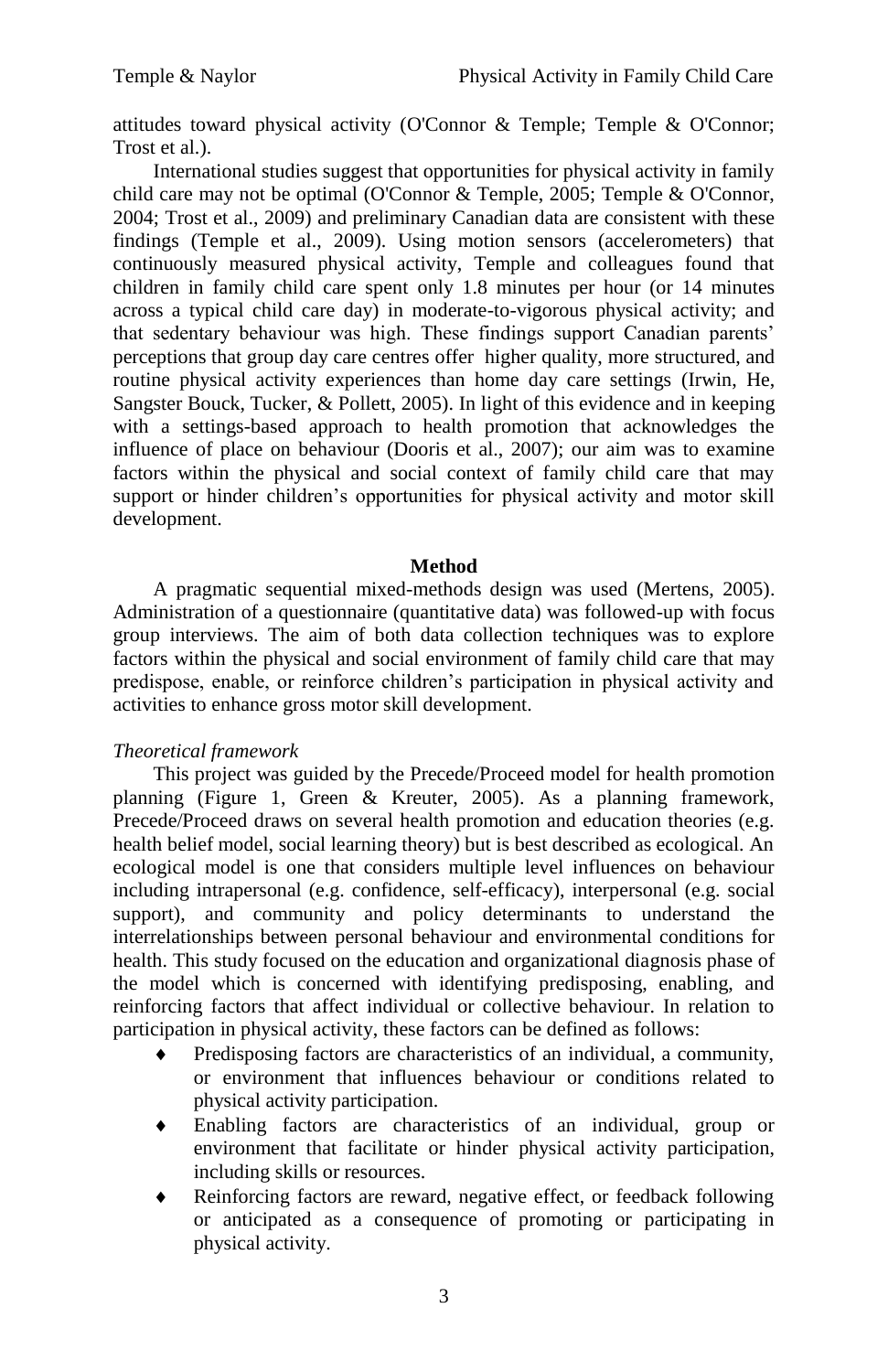

*Figure 1*. The Precede-Proceed Model for health promotion planning (Green & Kreuter, 2005, p.137).

These factors influence the behaviour differently, however often all three types of factors "are needed in some combination to motivate, facilitate, and sustain behavioural change" (Green & Kreuter, 2005, p.147). Factors identified using this process can be targets for change and/or provide objectives for programs (Green & Kreuter, 2005).

#### *Participants*

The sampling frame for this study was family child care providers registered with the Childcare Licensing Branches residing in the Vancouver Island and Interior Health Authority regions in British Columbia (*N* = 329). Questionnaires were sent to all those in the sampling frame and responses were received from 138 care providers (42% response). Focus group participants were those who volunteered for follow-up; four focus group interviews involving 19 participants in total were conducted.

#### *Data collection methods*

The care provider questionnaire examined predisposing, enabling, and reinforcing factors and had been previously used to explore the family child care context (O'Connor & Temple, 2005); we also asked care providers to complete the International Physical Activity Questionnaire [IPAQ] (Craig et al., 2003). Questionnaire sections were: 1) Demographic Information, 2) Typical Day Schedule of Activities (indoor and outdoor play - structured and unstructured, travel, screen viewing, naps, and meals), 3) Community Environment (access to parks, playgrounds, and walking; and barriers to physical activity), 4) Spaces and Rules for Play, 5) Equipment Use, and 6) About You (care provider knowledge and care provider physical activity via the IPAQ). Content validity and reliability of the questionnaire (excluding the IPAQ) had been previously established (Temple & O'Connor, 2004) with alpha coefficients for time spent in different contexts ranging from .82 to .96, and percent agreement for activities and equipment ranged from 55% to 79%. Focus group interviews were designed to elicit the care providers" point of view about their role in promoting physical activity, and facilitators, barriers, and required supports to enhance children"s participation (see Appendix 1).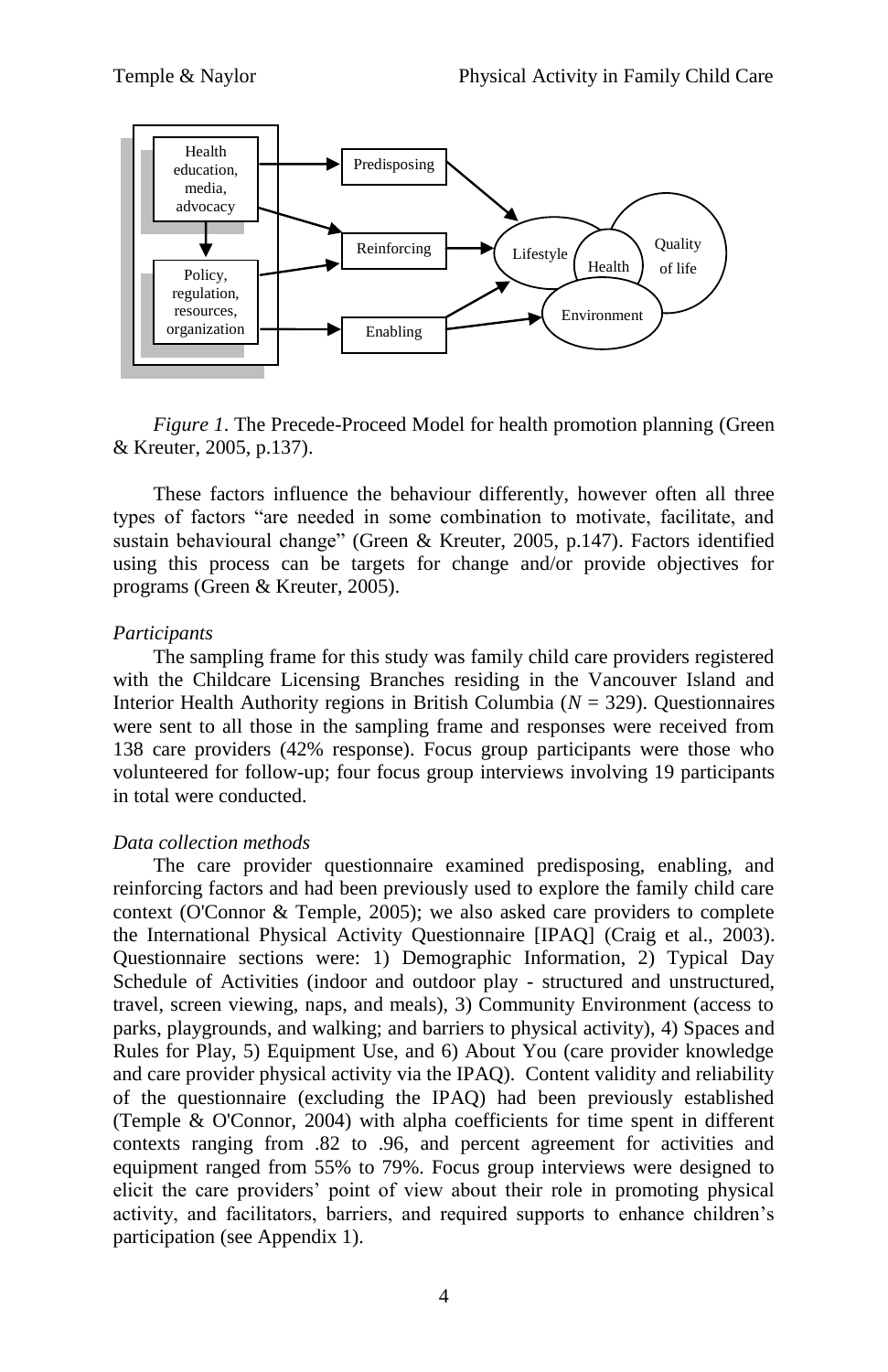## *Procedures*

University and health authority ethics approval was obtained and questionnaires were coded and distributed with an informed consent and postage paid envelope to registered family child care providers in the respective health regions. Follow-up questionnaires were mailed to non-respondents four weeks after the initial mail out. Questionnaire respondents who agreed to a follow-up focus group interview were contacted by telephone and invited to an interview.

## *Data analysis*

*Questionnaire*. The open-ended question related to equipment use was coded using a scheme adapted from the Affordances in the Home Environment for Motor Development questionnaire (Rodrigues, Saraiva, & Gabbard, 2005). Equipment available for physical play was categorized as affording opportunities for fine motor play or gross motor play: body exploration materials, locomotor materials, manipulative materials, musical materials, general physical activity (e.g. ride on bicycles/tricycles), or other. Care provider physical activity level was scored categorically (low, medium, and high) and continuously in metabolic equivalents using the IPAQ scoring protocol (IPAQ, 2005). Descriptive statistics were computed for all variables and associations between variables were explored using Pearson Product Moment correlations.

*Focus group interviews*. The authors served as the moderator and note taker for the interviews. Audiotapes were subsequently transcribed verbatim by a research assistant. Using a data analysis approach described by Rabiee (2004), each author read the transcripts and observational notes several times to immerse themselves in the detail as well as to gain a sense of the whole. Using an inductive data-driven approach, transcripts were first coded openly, then revisited using axial coding and memoing (Miles & Huberman, 1994) to develop categories, identify relationships, and composite themes and related critical issues. Additionally, we coded the transcripts using a deductive a priori template of codes approach (Crabtree & Miller, 1999). The codebook template was developed a priori, based on the research questions and the theoretical framework. Specifically, the codebook included codes for positive and negative predisposing, enabling, and reinforcing factors. Our framework for interpreting both sets of codes (inductive and deductive) consisted of joint (VT and PJN) consideration of the actual words and their meaning, the context, the frequency and extensiveness of comments, the intensity, internal consistency, and specificity of responses, and larger trends (or big ideas) within these data.

## **Results**

## *Questionnaire findings*

*Characteristics of child care providers.* Respondents ranged in age from 21 to 66 years (Mean =  $42 \pm 10$  years), and years worked as a care provider ranged from 6 months to 38 years (Mean =  $13 \pm 8$  years). Forty-six percent of the participants engaged in high levels of physical activity per week and a further 42% in moderate levels of physical activity. Six percent of care providers cared for babies ( $\leq 6$  months) and 37% cared for children aged 7 to 12 months. Care providers cared for between 3 and 8 children per week. On average children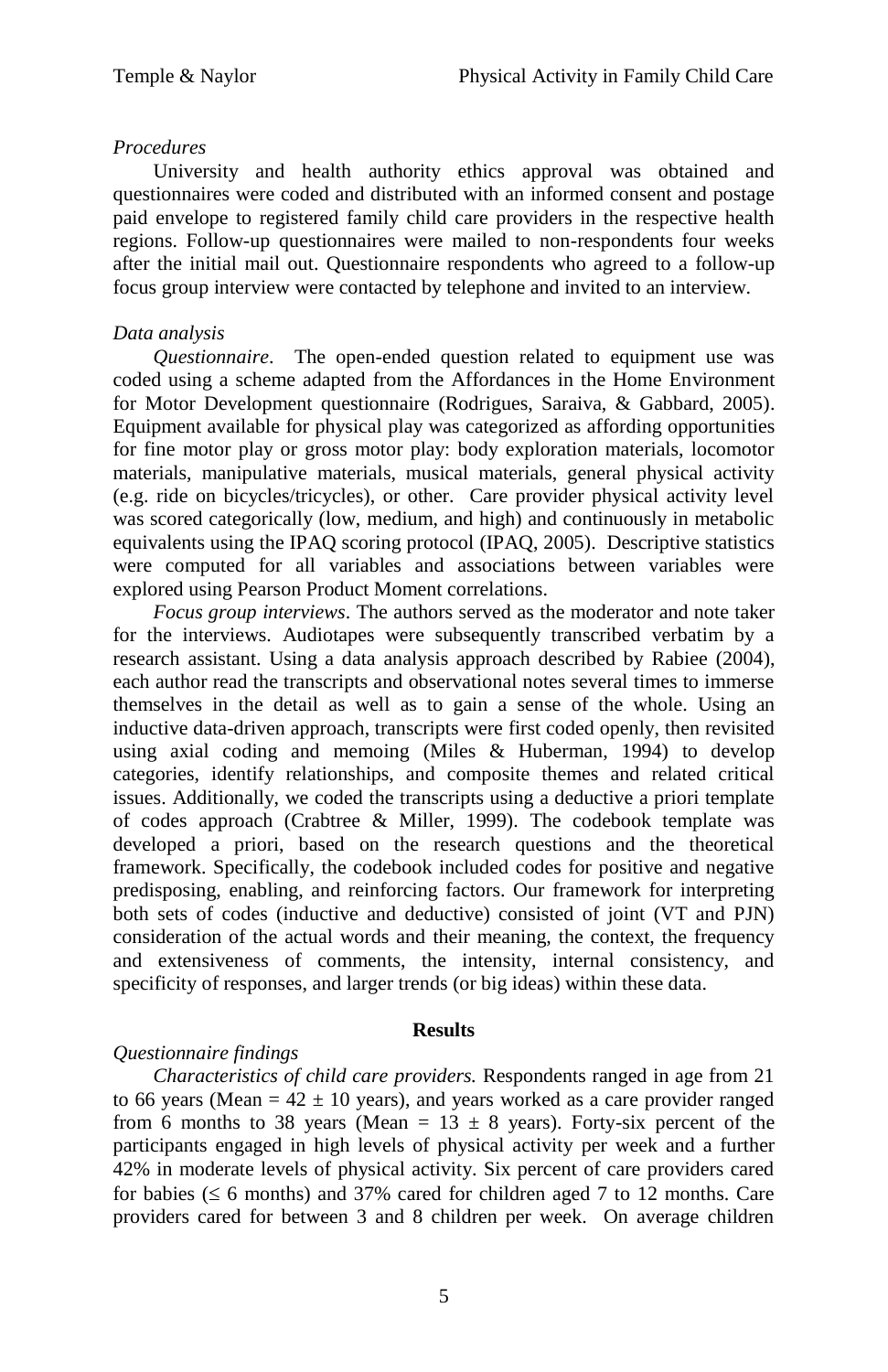spent  $8.9 \ (\pm 1.5)$  hours per day in care and a 'typical' day is summarized in Table 1.

Table 1

*"Typical" daily activities as a percentage of total hours in care*

| 17 preur aang aen nies as a percentage of total noms in<br>Activity | Mean $(\% )$ | SD   |
|---------------------------------------------------------------------|--------------|------|
| Indoor free play                                                    | 17.8         | 11.1 |
| Sleeping                                                            | 17.1         | 11.0 |
| Outdoor free play                                                   | 16.5         | 9.4  |
| Eating                                                              | 11.6         | 5.4  |
| Indoor structured play/activities                                   | 10.1         | 8.6  |
| Quiet time                                                          | 9.4          | 7.0  |
| Screen time                                                         | 6.1          | 5.8  |
| Outdoor structured play                                             | 4.6          | 4.0  |
| Travel time walking                                                 | 4.5          | 4.1  |
| Travel time vehicle                                                 | 2.3          | 3.2  |
| Total time in care                                                  | 100.0        |      |

*Knowledge*. A majority of care providers (79%) indicated they had quite a bit or a lot of knowledge about physical activity and movement skills. Knowledge gaps reported by some care providers related to facilitating vigorous activity (25%), enriching environments to facilitate movement experiences (17%), and catching and striking skills  $(11\%$  and  $12\%$ , respectively). Almost all  $(> 95\%)$ rated their knowledge of exploration/ free play and locomotor activities as adequate. Care provider confidence in facilitating physical activity was related to knowledge ( $r = .40$ ,  $p < .001$ ) and perceived barriers ( $r = -.25$ ,  $p = .005$ ); and outdoor play time was associated with care provider physical activity levels ( $r =$  $.35, p < .001$ ).

*Type of play.* The ratio between free play and structured play outdoors was 4:1 and 23% of respondents did not structure outdoor play. Indoor play involved only fine motor or cognitive activities (e.g. puzzles) for one third of participants  $(n = 60)$ . Dance and body exploration activities were rarely mentioned.<br>Child care environment and equipment. Walking was a relatively

*Child care environment and equipment.* uncommon activity, but when mentioned, minutes of walking was associated with number of playgrounds ( $r = .24$ ,  $p = .007$ ) and parks ( $r = .48$ ,  $p < .001$ ) within walking distance and their perceived accessibility  $(r = .29, p = .001)$ . Equipment available for gross motor play outdoors was double that available indoors, see Table 2. Care providers also listed the natural environment like rocks and trees as "equipment" for physical activity. The weather was an influential environmental factor; with over half of all survey comments indicating that outdoor play was weather dependent.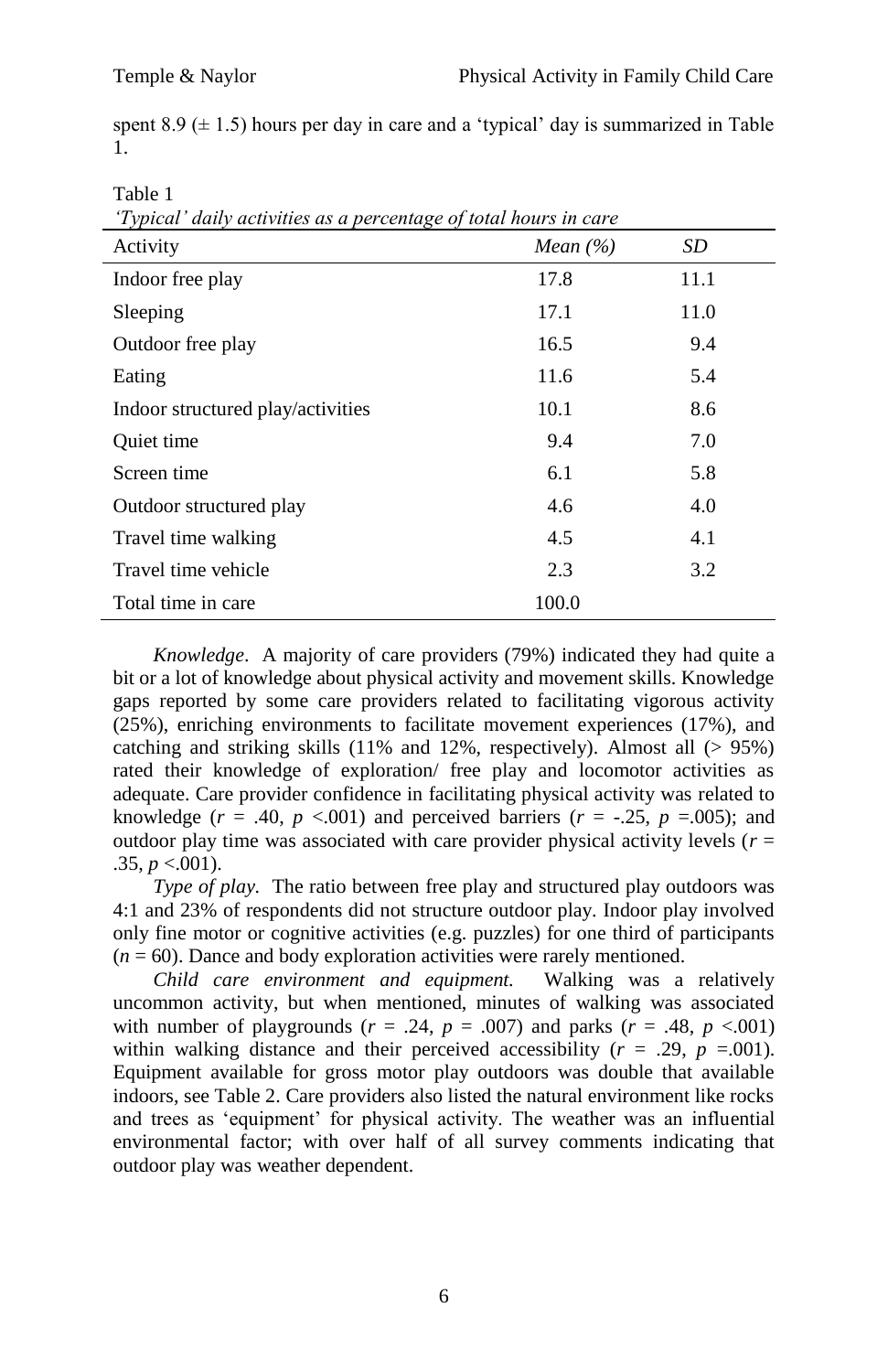# Table 2

|                           | Indoors       | <b>Outdoors</b> |
|---------------------------|---------------|-----------------|
| Equipment type            | $\frac{0}{0}$ | $\%$            |
| Body exploration          | 58.0          | 93.1            |
| General physical activity | 76.3          | 90.8            |
| Locomotor                 | 53.4          | 74.0            |
| Manipulative              | 64.9          | 89.3            |
| Musical                   | 77.9          |                 |
|                           |               |                 |

*Proportion of care providers who report having particular types of equipment available for indoor and outdoor physical play*

*Rules for play.* Mean scores for indoor and outdoor rules for play are presented in Table 3. Use of ride-on-toys, and most manipulative skills and locomotor skills were unacceptable indoors; while dancing, creative play, and throwing soft objects were acceptable. Twelve percent of care providers indicated that striking games were not acceptable in either space.

Table 3

*Acceptability of particular movement skills indoors and outdoors Note.* Measured on a five-point scale  $(1 = not acceptable at all, 5 = very acceptable)$ 

|                       | Indoors |     | <b>Outdoors</b> |     |
|-----------------------|---------|-----|-----------------|-----|
|                       | Mean    | SD  | Mean            | SD  |
| Running               | 1.6     | 1.0 | 4.9             | 0.5 |
| Dancing/moving        | 4.9     | 0.3 | 4.9             | 0.3 |
| Skipping              | 3.0     | 1.4 | 4.9             | 0.3 |
| Throwing a ball       | 2.0     | 1.2 | 4.9             | 0.4 |
| Throwing a paper ball | 4.0     | 1.3 | 4.8             | 0.7 |
| Jumping               | 3.7     | 1.2 | 4.9             | 0.5 |
| Creative play         | 4.9     | 0.6 | 4.9             | 0.3 |
| Hitting a ball        | 1.4     | 1.0 | 4.9             | 0.6 |
| Obstacle courses      | 3.6     | 1.2 | 4.9             | 0.4 |
| Bicycles/tricycles    | 1.4     | 1.0 | 4.8             | 0.9 |
| Bat and ball games    | 1.2     | 0.7 | 4.6             | 1.0 |
| Kicking a ball        | 1.5     | 1.0 | 4.9             | 0.5 |
| Other                 | 3.5     | 1.9 | 5.0             | 0.0 |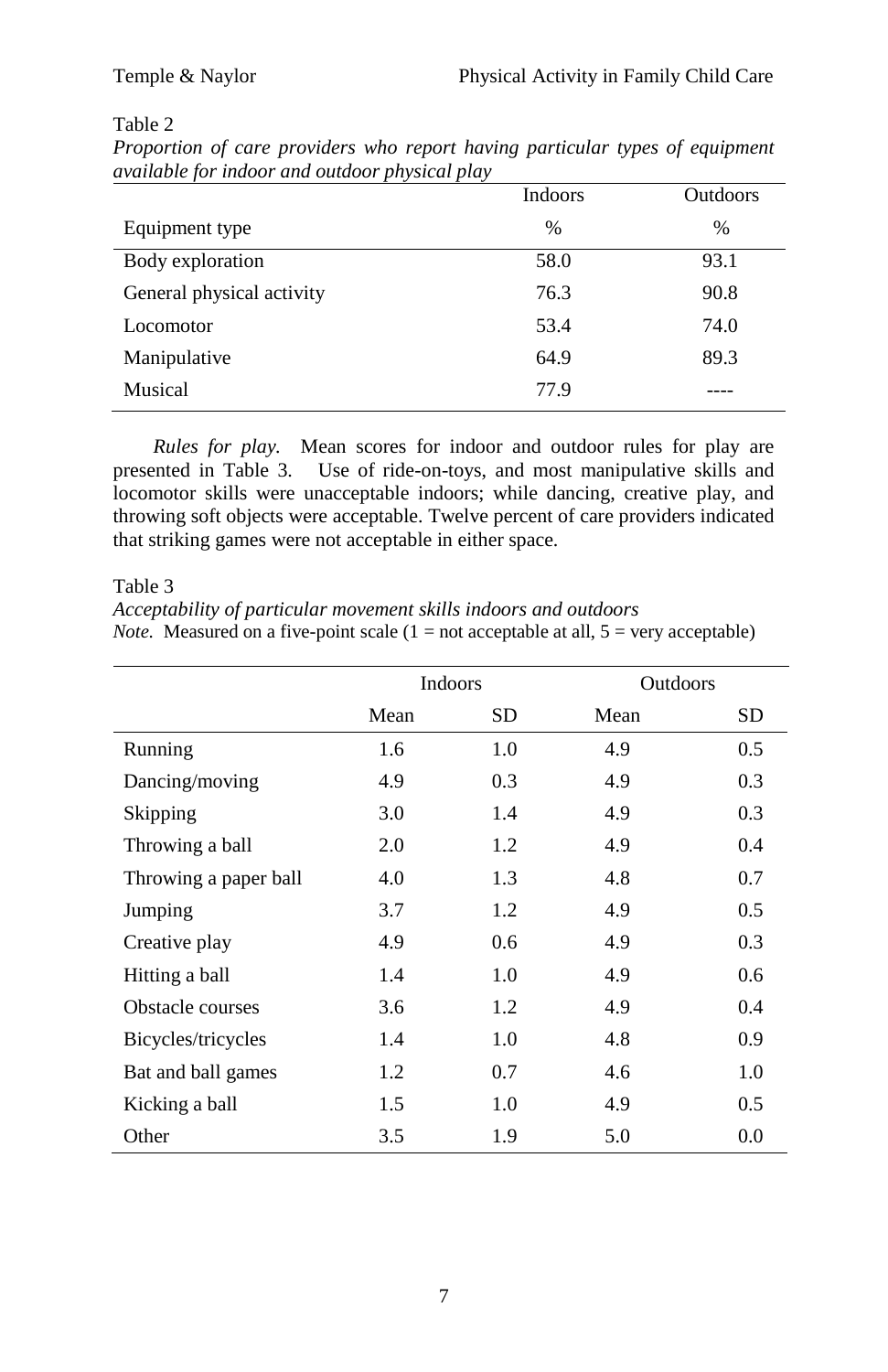## *Focus group interview results*

Table 4 displays key themes that emerged from the inductive and deductive analyses of the focus group interviews. Participants uniformly understood the benefits of physical activity to health, to cognitive development, and for burning off childhood energy. Physical activity and the outdoors were referred to synonymously. Care providers believed strongly that free play outside was essential for development of social and cognitive skills (like sharing, cooperation, and exploration) and also indicated that outdoor play provided a necessary break from structure for both child and care provider. Facilitators of physical activity included the facility/setting, preparation, routine, and having the right attitude. Challenges included the loss of equipment due to regulation changes, caring for a broad age range of children, poor weather, and limitations related to spaces for play.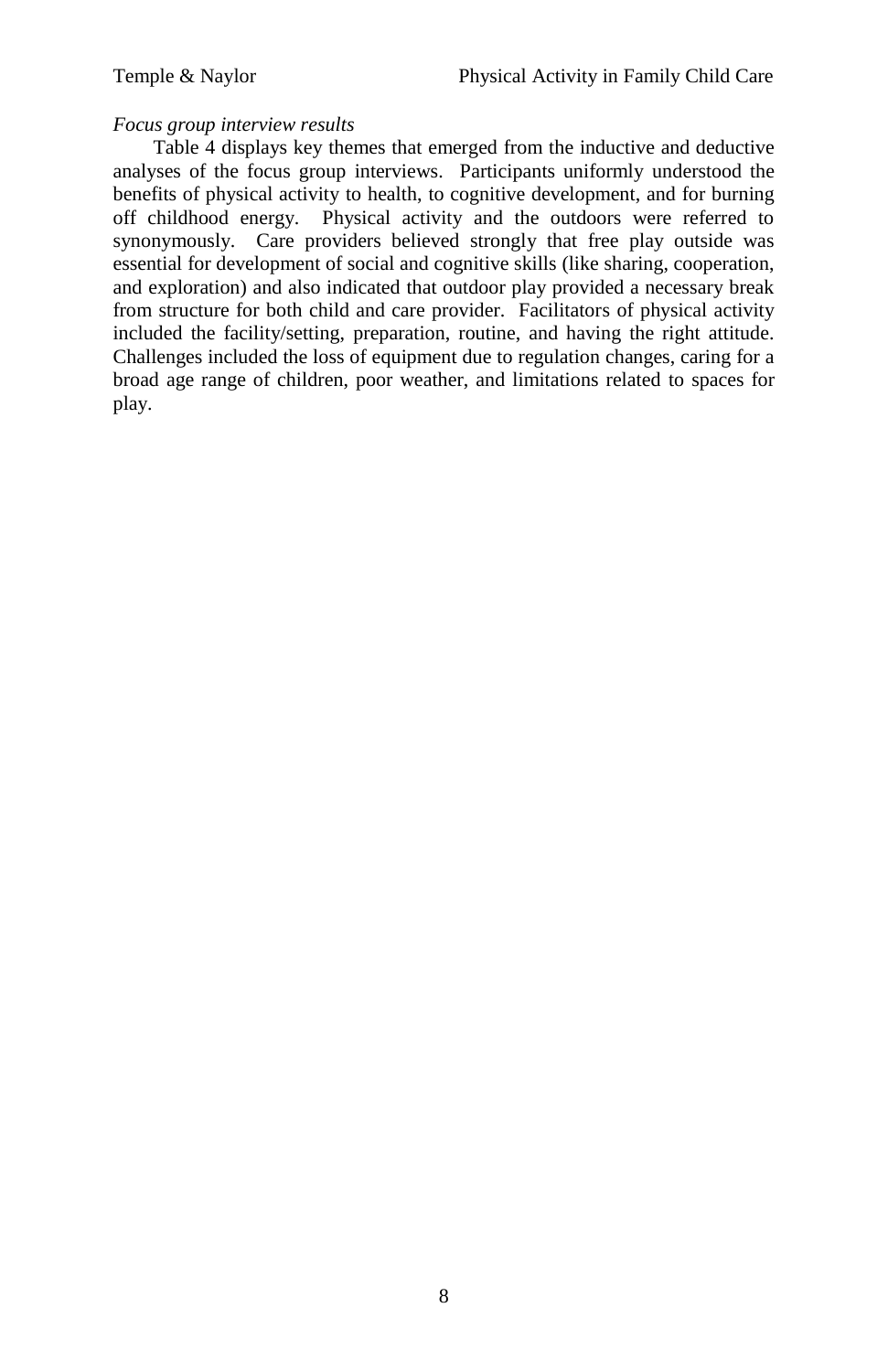# Table 4

*Key themes and exemplary quotes from focus group interviews*

|                 | <b>Themes</b>                                                              | <b>Ouotes</b>                                                                                                                                                                                                  |
|-----------------|----------------------------------------------------------------------------|----------------------------------------------------------------------------------------------------------------------------------------------------------------------------------------------------------------|
| Predisposing    | Positive attitudes toward<br>physical activity                             | "I think physical activity is essential. Kids are such physical beings at that age"                                                                                                                            |
| part of the day | Knowledge of the importance<br>of physical activity and<br>movement skills | "I know it's on its way out butto be able to climb trees and swing from things.<br>Builds muscles"                                                                                                             |
|                 |                                                                            | I think monkey bars and climbing works towards learning how to print. It develops the<br>kids grasp"                                                                                                           |
|                 | Physical activity as a routine                                             | "we go out rain or shine well we have a mission, we have to get [name] from the<br>$bus$ "                                                                                                                     |
|                 |                                                                            | "we are in such a routine that we are out early, we head out for a walk, we walk our<br>road and then another road to the park"                                                                                |
|                 | Preparation                                                                | "for weather, notify the families, lots of gear, songs etc."                                                                                                                                                   |
|                 |                                                                            | "I give them all umbrellas while we are walking"                                                                                                                                                               |
|                 | Attitude toward structured and<br>unstructured activity                    | "I believe in the philosophy of providing the equipment and  let them run with it"<br>"not necessarily led by me but providing the tools that they need using their physical<br>abilities to do what they can" |
| Enabling        | Weather                                                                    | "Until the [survey]  I was a fair weather care provider"<br>" there are some days when it is raining so hard that $\ldots$ [we don't go out]"                                                                  |
|                 | Concerns about equipment<br>safety regulations                             | "I guess I will have to get really creative, but there won't be things that they can climb<br>on because I can't afford to change my backyard that much"                                                       |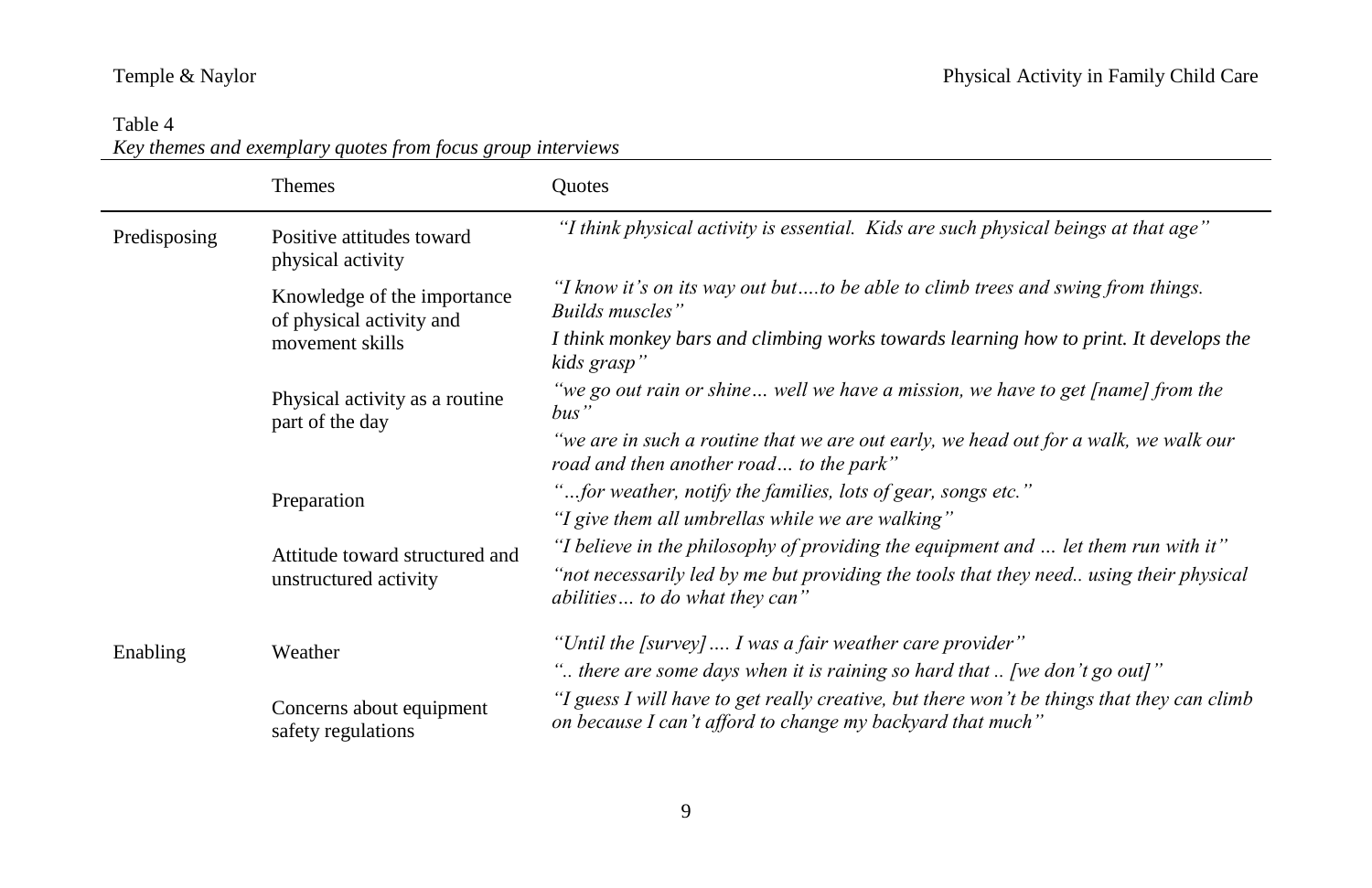|                                                                                  |                                 | "just being able to have climbing structures or slides or that kind of thing, with all the<br>new regulation changes I have to get rid of all my equipment"<br>"children need far more adult facilitation now / hands on" |
|----------------------------------------------------------------------------------|---------------------------------|---------------------------------------------------------------------------------------------------------------------------------------------------------------------------------------------------------------------------|
|                                                                                  | Facility/setting                | "I think spaces are a really big factor I changed my scenario about 6 years ago but<br>not everyone can change their scenariowe renovated our whole house and added an<br>upstairs                                        |
|                                                                                  |                                 | "you have to have the right setting for a child to get their physical activity, you have<br>to figure out how to use your yard or whatever to get it"                                                                     |
|                                                                                  |                                 | "we are in a limited space inside and not really safe to play"                                                                                                                                                            |
|                                                                                  | The daycare is also my home     | "some decisions are kind of a compromise on both parts the daycare needs and my<br>family needs"                                                                                                                          |
|                                                                                  | Age spread of children in care  | "and it is sometimes hard to play those games because you have a seven year old and<br>a two year old that want to play duck duck goose."                                                                                 |
|                                                                                  |                                 | "you can't really go anywhere with a group when you have six children your whole<br>week There is no way you can go walking at the edge of a road  with two one-year<br>olds and a 2-year old"                            |
| Reinforcing<br>facilitating activities<br>Burning off energy helps<br>management | Outdoors as respite from        | "I enjoy having a little bit of unstructured play time outside just to be able to, kind of<br>[relax], I have a very structured day with art and circle and taking children to school<br>and lunches"                     |
|                                                                                  |                                 | "a mini coffee break" "but you do kind of look forward to the outside time as the<br>down time people in family care are working 8,9,10 hours by themselves"                                                              |
|                                                                                  |                                 | "physical activity burns some steam off for them"                                                                                                                                                                         |
|                                                                                  | children relax and assists with | "my primary goal outside is to get them exhausted. It's good for them"                                                                                                                                                    |
|                                                                                  |                                 | "it is the best thing that could ever happen to my kids because I keep them so active.<br>They are so stimulated and so relaxed by the afternoon"                                                                         |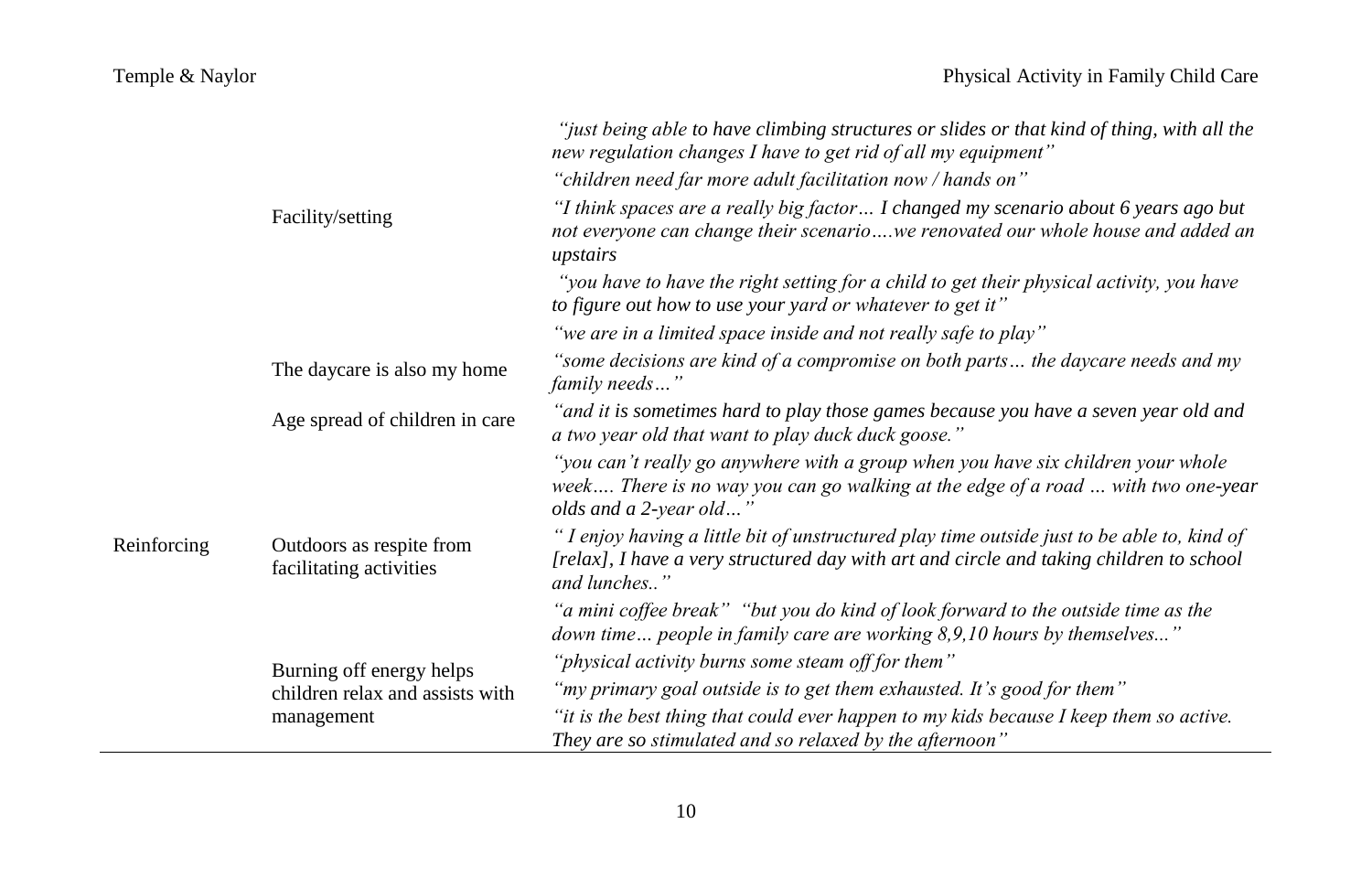#### **Discussion**

Our aim was to investigate care providers" perceptions of the physical and social environment of family child care as it relates to the provision of physical activity. Specifically, we asked care providers to reflect upon factors that may predispose, enable, or reinforce opportunities for physical activity and motor skill development for children in their care.

## *Predisposing factors*

Care providers were active, confident in their ability to promote physical activity, and they felt their knowledge was adequate. Articulated benefits of physical activity were limited to strengthening muscles, using energy, and settling children. Structured play outdoors was not a priority and appeared to be in conflict with a value system (belief in the social benefits of unstructured play) and context (outdoors is seen as a break from facilitation) that predisposes care providers to free play. This is consistent with parents" perceptions (Irwin et al., 2005) and the views of Australian family child care providers (O'Connor & Temple, 2005). It is also problematic because research demonstrates that time spent outdoors and the presence of equipment does not assure participation in physical activity or engagement in a broad range of activities (Kelly, Dagger, & Walkley, 1989; Taggart & Keegan, 1997; Temple et al., 2009). Rather, research evidence (DeBord, Hestenes, Moore, Cosco, & McGinnis, 2002; Taggart & Keegan, 1997) and expert consensus (National Association for Sport and Physical Education, 2009; Timmons, Naylor, & Pfeiffer, 2007) suggest that facilitation by care providers is an important mediator of engagement and learning. Some balance between child-initiated and care provider facilitated play would help to ensure that a wide range of movement activities were experienced regularly by children; as well as provide some breathing space for care providers who, as one focus group participant indicated *"…are working 8, 9, 10 hours by themselves."* 

Care providers in this study had moderate or high levels of physical activity and this appears to be both predisposing and enabling. Total minutes of physical activity provided for children were associated with care provider physical activity levels. Active care providers may provide more opportunities for children or conversely, an active child care may provide health benefits for care providers. The potential benefits of child targeted health promotion strategies on the adult intermediary should be further explored.

## *Enabling factors*

Space for physical activity and issues related to the interactions between space, rules for play, equipment, and the weather were evident in both the questionnaire responses and focus group interviews. Although children tend to be more active outdoors (cf. Brown et al., 2009), when time spent outdoors is low, little physical activity will be accrued. The 2010 Active Healthy Kids Canada Report Card on Physical Activity for Children and Youth identified the weather as "A Truly "Canadian" Barrier to Physical Activity" (Active Healthy Kids Canada, 2010, p.15). Consistent with this sentiment, care providers in this study indicated that the weather influenced activity selection across the day, decreasing outdoor play in bad weather. In poor weather the opportunities for physical play and development of a broad spectrum of movement patterns were limited as children largely engaged in fine motor activity indoors, plus the rules and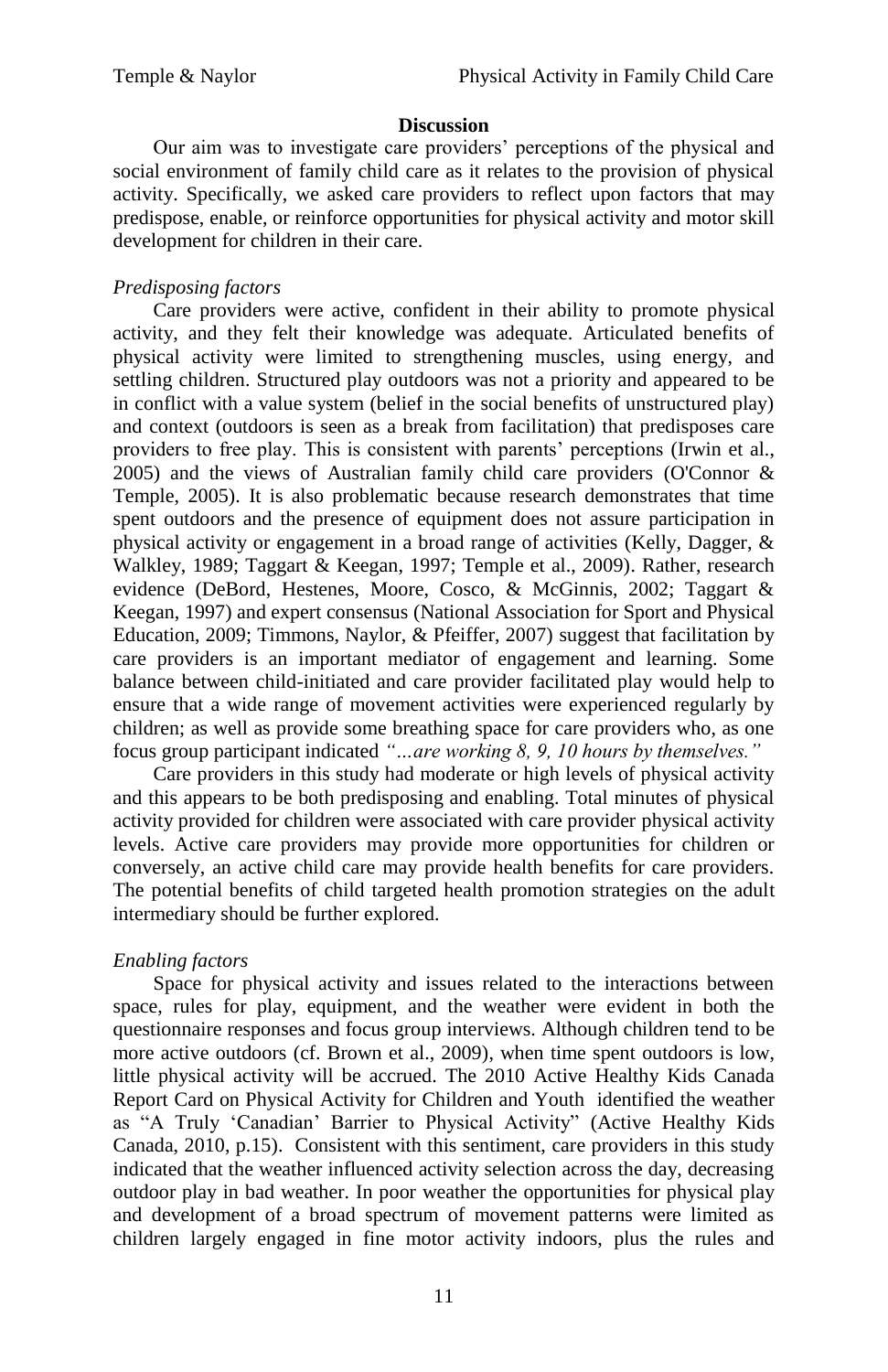equipment for play were more restrictive. In contrast, outdoor play had less restrictive rules for play, more equipment for a greater range of activities, and included excursions to neighbourhood parks. The proximity of parks and playgrounds to the home as well as the presence of safe sidewalks were also enabling. Care providers also indicated that many gross motor activities (dancing, jumping, obstacle courses, and tossing paper balls) would be acceptable indoors (see Table 3). This finding is consistent with previous research (cf. Temple  $\&$ O'Connor, 2004) and indicative of the care setting also being the care providers" home.

Two themes arising from the focus group interviews that were not apparent from the questionnaire responses were the effect of safety regulations (Community Care and Assisted Living Act, 2007) and challenges associated with caring for children of different ages. Care providers' were concerned that the relatively new safety regulations would impact their ability to provide fixed play equipment (e.g. climbing structures). This was a concern to many care providers because renovations to their yard would be expensive and they felt that removal of climbing equipment would require the provision of alternative activities for the children outdoors. As one care provider said "… *I will have to get really creative, but there won't be things that they can climb on".* Care providers also indicated that the range of ages of children in care made facilitating physical activity more difficult. This consistent with previous research in family child care contexts (O'Connor & Temple, 2005; Temple & O'Connor, 2004) and unlike group child care where the children tend to be cared for in more discrete developmental grouping (i.e. infants, toddlers, preschoolers). Care providers reported that the implications of having a wide age range of children in care were: a greater need to stay inside more so that younger children could sleep, walking to the neighbourhood facilities was more difficult, and care providers felt there were safety concerns associated with some play equipment e.g. having balls hit a younger child.

## *Reinforcing factors*

Reinforcing factors are rewards, negative effect, or feedback following an action. Many care providers found outside free play time reinforcing because it was a break from facilitating activities and because the children were more settled when they went inside. As mentioned earlier, family child care providers typically work alone and care for children all day. Therefore these findings are not surprising, however the low levels of facilitation reported may reduce levels of physical activity as well as the range of motor skills experienced by the children. Care providers also found that changes in equipment safety regulations were inhibiting children"s typical activities outdoors, and this was placing pressure on care providers to facilitate activities outdoors.

There are limitations of this study which should be acknowledged. Firstly, our survey response rate was 42% and on the whole these respondents were moderately or highly active. These levels of physical activity are higher than the majority of Canadian adults (Public Health Agency of Canada, 2003) and it is likely that our respondents were more predisposed toward physical activity than non-respondents. Being personally predisposed toward physical activity may influence the care providers' practices, and therefore our results may reflect more favourable settings for physical activity. Secondly, our approach has been to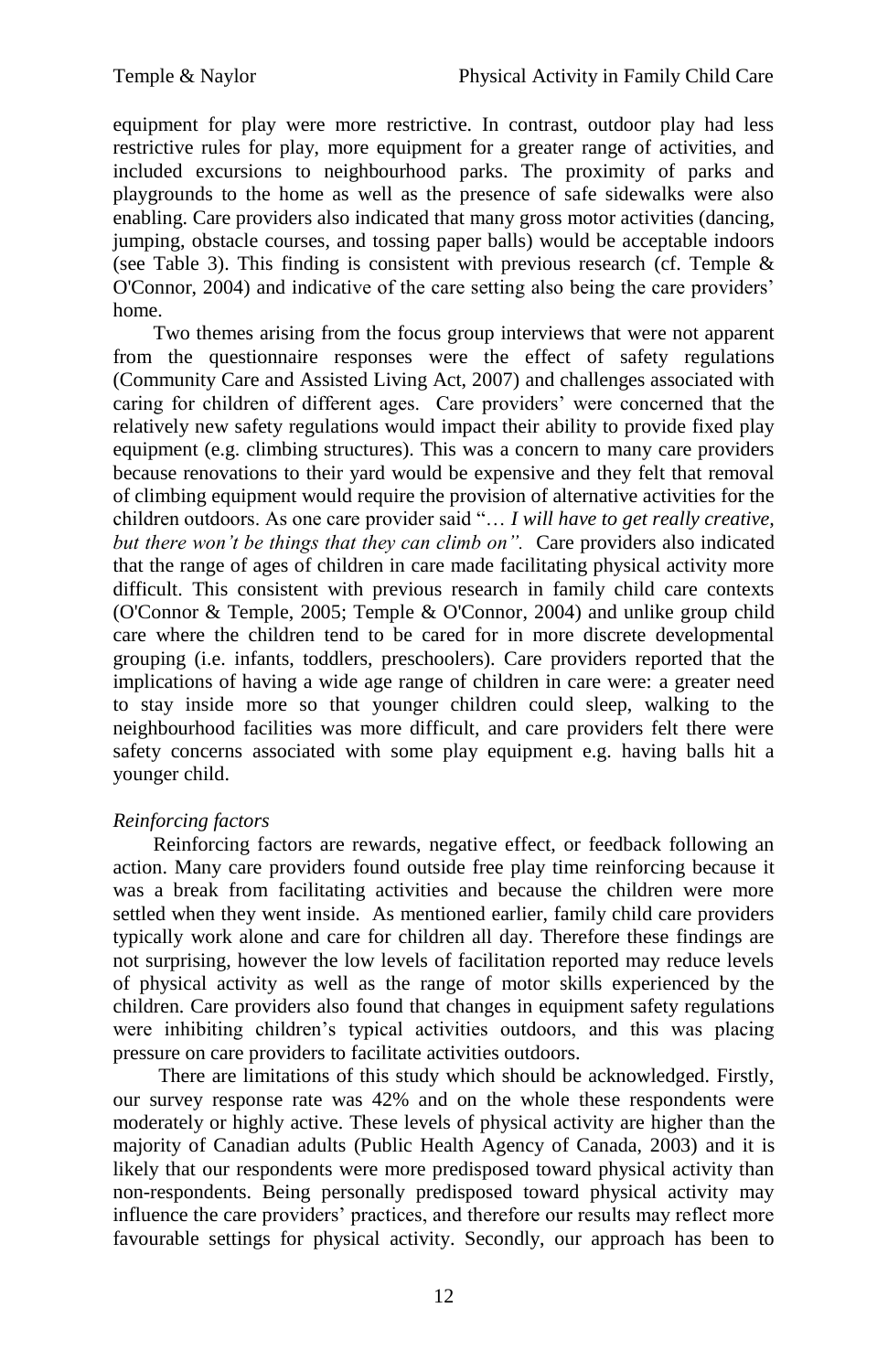consider care providers" perceptions of the influences on children"s physical activity rather than directly measuring children"s physical activity as well as aspects of the physical and social setting. Future research would benefit from incorporating more direct measures of children"s physical activity as an outcome measure.

The findings from this study suggest that care providers are generally positively predisposed to toward unstructured physical activity; but less inclined to structure outdoor physical activity. Our findings also suggest that constraints within the physical and social environment may limit physical activity opportunities and the range of movement skills experienced by the children, particularly in poor weather. Care providers indicated that the vast majority of time was spent indoors where gross motor play was inhibited by rules for play and a lack of space and equipment. Care providers also believed that changes to equipment safety regulations would require an increased level of adult engagement to facilitate physical activity.

Caregivers such as parents, care providers and preschool teachers are the gatekeepers of opportunities for physical activity and motor skill development of young children. The available evidence suggests that during formal care children are insufficiently active and that motor skill development opportunities are not optimal. Care providers in this study indicated they were positively predisposed toward physical activity. However, they also said they experience unique barriers to optimizing physical activity and motor skill development. Although the care providers felt that resources to help foster physical activity may be useful, they also felt that any resources developed would need to consider and respect the unique circumstance of family child care context, including: the diversity of children in care, licensing safety regulations, rules for play indoors, the size of indoor spaces for play, and that the care environment is also the care providers" home.

Acknowledgement: This research was supported in part by the Vancouver Island Health Authority.

#### **References**

- Active Healthy Kids Canada. (2010). *Healthy Habits Start Earlier Than You Think. The Active Healthy Kids Canada Report Card on Physical Activity for Children and Youth*. Toronto, ON.
- Bower, J. K., Hales, D. P., Tate, D. F., Rubin, D. A., Benjamin, S. E., & Ward, D. S. (2008). The childcare environment and children's physical activity. *American Journal of Preventive Medicine, 34*, 23 - 29.
- Brown, W. H., Pfeiffer, K. A., McIver, K. L., Dowda, M., Addy, C. L., & Pate, R. R. (2009). Social and environmental factors associated with preschoolers' nonsedentary physical activity. *Child Development, 80*, 45-58.
- Community Care and Assisted Living Act. (2007). *Director of Licensing Standards of Practice Safe Play Space*. Retrieved. from.
- Crabtree, B., & Miller, W. (1999). A template approach to text analysis: Developing and using codebooks. In B. Crabtree & W. Miller (Eds.), *Doing qualitative research* (pp. 163-177). Newbury Park, CA: Sage.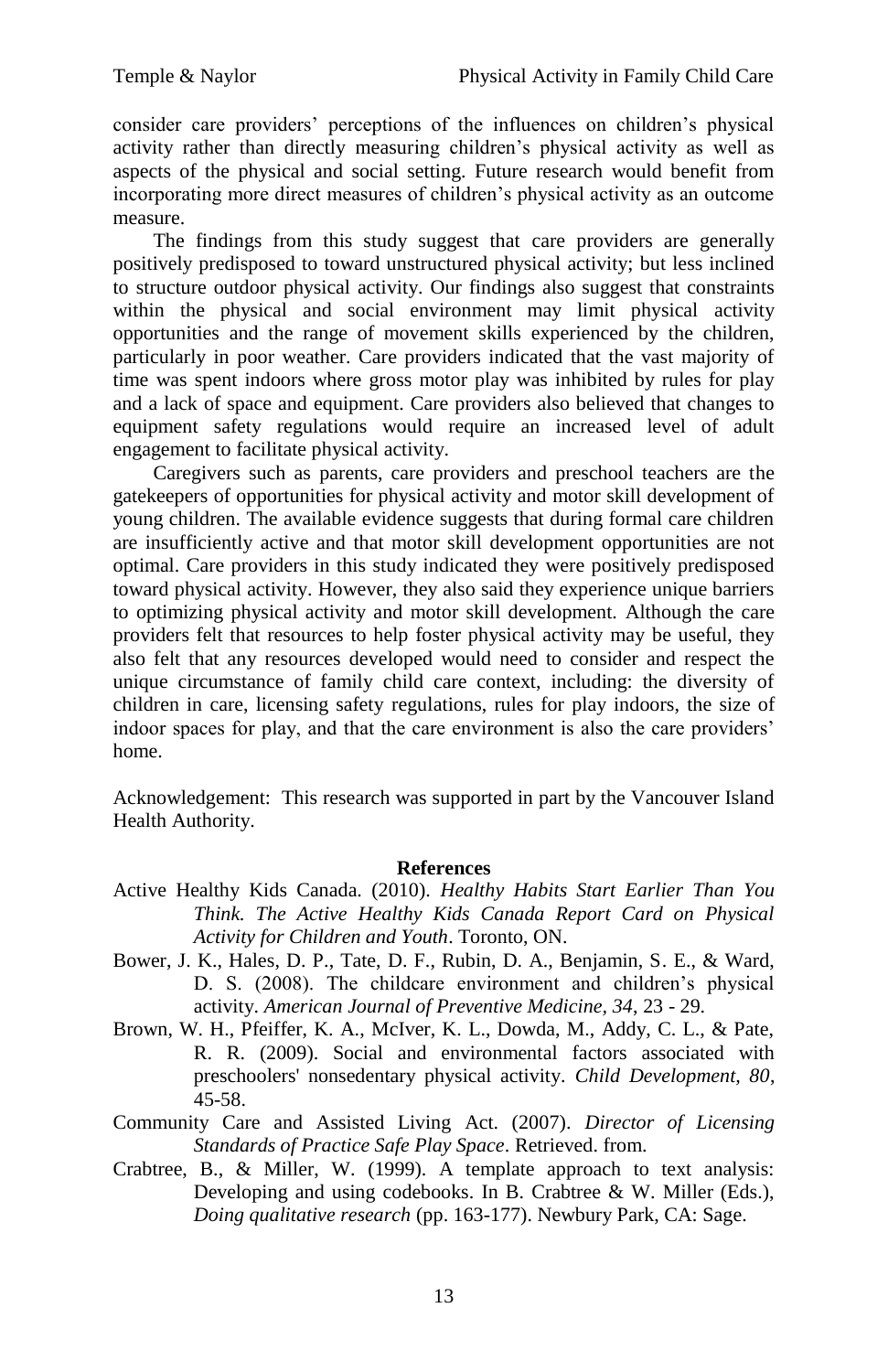- Craig, C., Marshall, A., Sjostrom, M., Bauman, A., Booth, M., Ainsworth, B. E., et al. (2003). International Physical Activity Questionnaire (IPAQ): 12 country reliability and validity. *Medicine and Science in Sports and Exercise, 35*, 1381-1395.
- DeBord, K., Hestenes, L. L., Moore, R. C., Cosco, N., & McGinnis, J. R. (2002). Paying attention to the outdoor environment is as important as preparing the indoor environment. *Young Children, 57*, 32-35.
- Doherty, G., Lero, D. S., Goelman, H., Tougas, J., & LaGrange, A. (2000). *You bet I care: Caring and learning environments: Quality in regulated family child care across Canada centre for families, work and wellbeing.* Guelph, Ontario: University of Guelph.
- Dooris, M., Poland, B., Kolbe, L., de Leeuw, E., McCall, D. S., & Wharf-Higgins, J. (2007). Healthy settings: Building evidence for the effectiveness of whole system health promotion--Challenges and future directions. In D. V. McQueen & C. M. Jones (Eds.), *Global perspectives on health promotion effectiveness* (pp. 327-352). New York, NY: Springer Science + Business Media.
- Finn, K., Johannsen, N., & Specker, B. (2002). Factors associated with physical activity in preschool children. *Journal of Pediatrics, 140*, 81-85.
- Green, L. W., & Kreuter, M. W. (2005). *Health promotion planning. An educational and ecological approach.* (4th ed.). New York: McGraw-Hill.
- Hannon, J. C., & Brown, B. B. (2008). Increasing preschoolers' physical activity intensities: An activity-friendly preschool playground intervention. *Preventive Medicine, 46*, 532-536.
- IPAQ. (2005). Guidelines for Data Processing and Analysis of the International Physical Activity Questionnaire (IPAQ) – Short and Long Forms. Retrieved 07072004, 2005, fro[m http://www.ipaq.ki.se/ipaq.htm](http://www.ipaq.ki.se/ipaq.htm)
- Irwin, J. D., He, L., Sangster Bouck, L. M., Tucker, P., & Pollett, G. L. (2005). Preschoolers' physical activity behaviours: Parents' perspectives. *Canadian Journal of Public Health, 299-303*.
- Kelly, L. E., Dagger, J., & Walkley, J. (1989). The effects of an assessment-based physical education program on motor skill development in preschool children. *Education and Treatment of Children, 12*, 152-164.
- Mertens, D. M. (2005). *Research and evaluation in education and psychology. Integrating diversity with quantitative, qualitative, and mixed methods.* (2nd ed.). Thousand Oaks: CA: Sage Publication.
- Miles, M. B., & Huberman, A. M. (1994). *Qualitative data analysis : An expanded sourcebook* (2nd ed.). Thousand Oaks: Sage Publications.
- National Association for Sport and Physical Education. (2009). *ACTIVE START: A Statement of Physical Activity Guidelines for Children Birth to Five Years* (2nd ed.). Reston, VA: NASPE/AAHPERD.
- O'Connor, J. P., & Temple, V. A. (2005). Constraints and facilitators for physical activity in family day care. *Australian Journal of Early Childhood, 30*, 1-9.
- Pate, R. R., McIver, K., Dowda, M., Brown, W. H., & Addy, C. (2008). Directly observed physical activity levels in preschool children. *Journal of School Health, 78*, 438-444.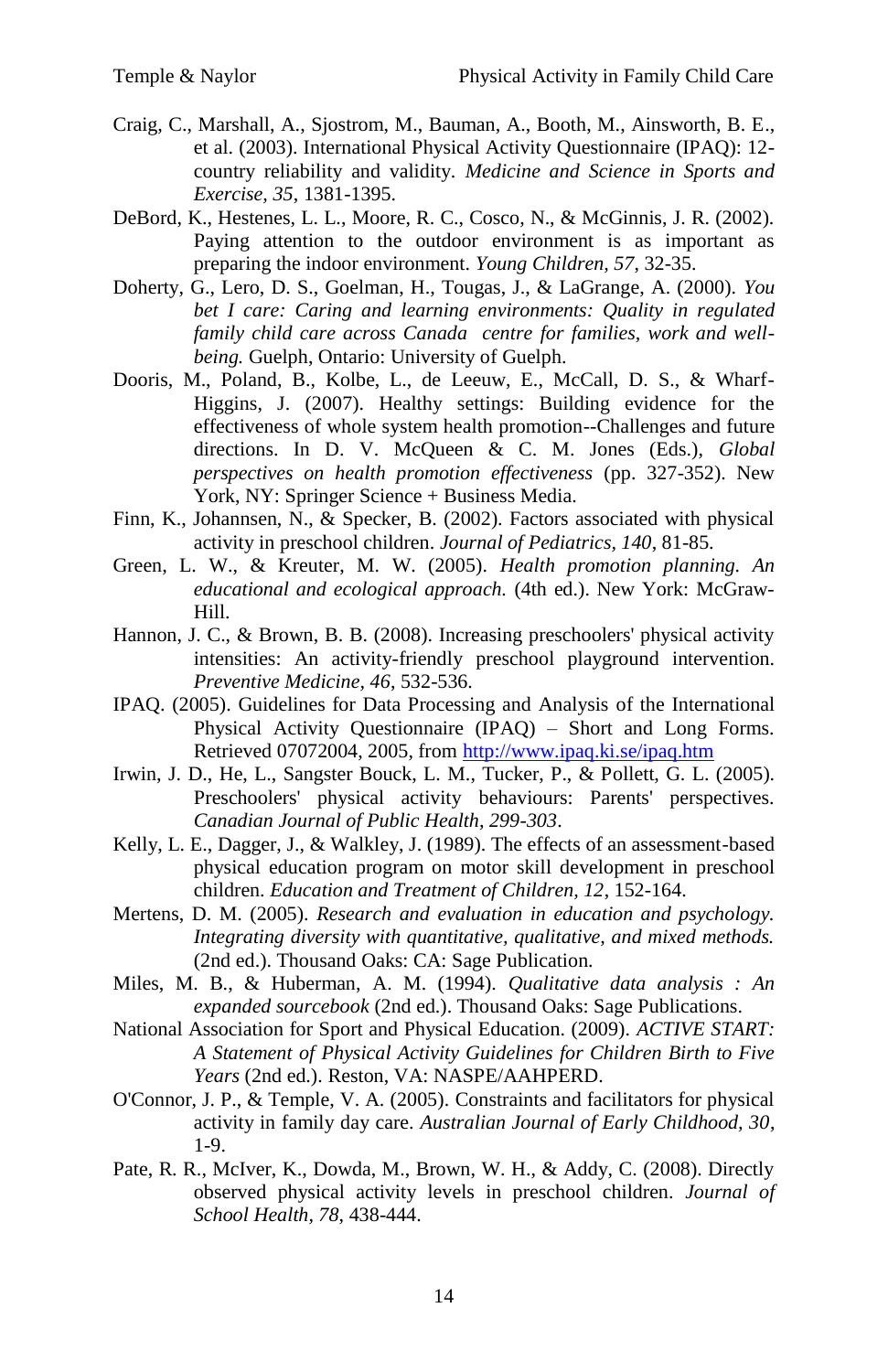- Pate, R. R., Pfeiffer, K. A., Trost, S. G., Ziegler, P., & Dowda, M. (2004). Physical activity among children attending preschools *Pediatrics, 114*, 1258-1263.
- Pfeiffer, K. A., Dowda, M., McIver, K. L., & Pate, R. R. (2009). Factors related to objectively measured physical activity in preschool children. *Pediatric Exercise Science, 21*, 196-208.
- Public Health Agency of Canada. (2003). Facts on current physical activity levels of Canadians. Retrieved December 23, 2009, from <http://www.phac-aspc.gc.ca/pau-uap/paguide/back3e.html>
- Rabiee, F. (2004). Focus group interview and data analysis. *Proceedings of the Nutrition Society, 63*, 655-660.
- Rodrigues, L. P., Saraiva, L., & Gabbard, C. (2005). Development and construct validation of an inventory for assessing the home environment for motor development. *Research Quarterly for Exercise and Sport, 76*, 140-148.
- Taggart, A., & Keegan, L. (1997). Developing fundamental movement skills in outdoor settings: Three case studies of children playing. *ACHPER Healthy Lifestyles Journal, 44*, 11-17.
- Temple, V. A., Naylor, P., Rhodes, R. E., & Wharf Higgins, J. (2009). Physical activity of children in family child care. *Applied Physiology, Nutrition & Metabolism, 34*, 794-798.
- Temple, V. A., & O'Connor, J. P. (2004). Family day care environments and physical activity. *ACHPER Healthy Lifestyles Journal, 51*, 12-17.
- Timmons, B. W., Naylor, P., & Pfeiffer, K. A. (2007). Physical activity for preschool children - how much and how? *Applied Physiology, Nutrition, and Metabolism, 32*, S122-S134.
- Trost, S. G., Messner, L., Fitzgerald, K., & Roths, B. (2009). Nutrition and physical activity policies and practices in family child care homes. *American Journal of Preventive Medicine, 37*, 537-540.
- Williams, H. G., Pfeiffer, K. A., O'Neill, J. R., Dowda, M., McIver, K. L., Brown, W. H., et al. (2008). Motor skill performance and physical activity in preschool children. *Obesity, 16*, 1421-1426.